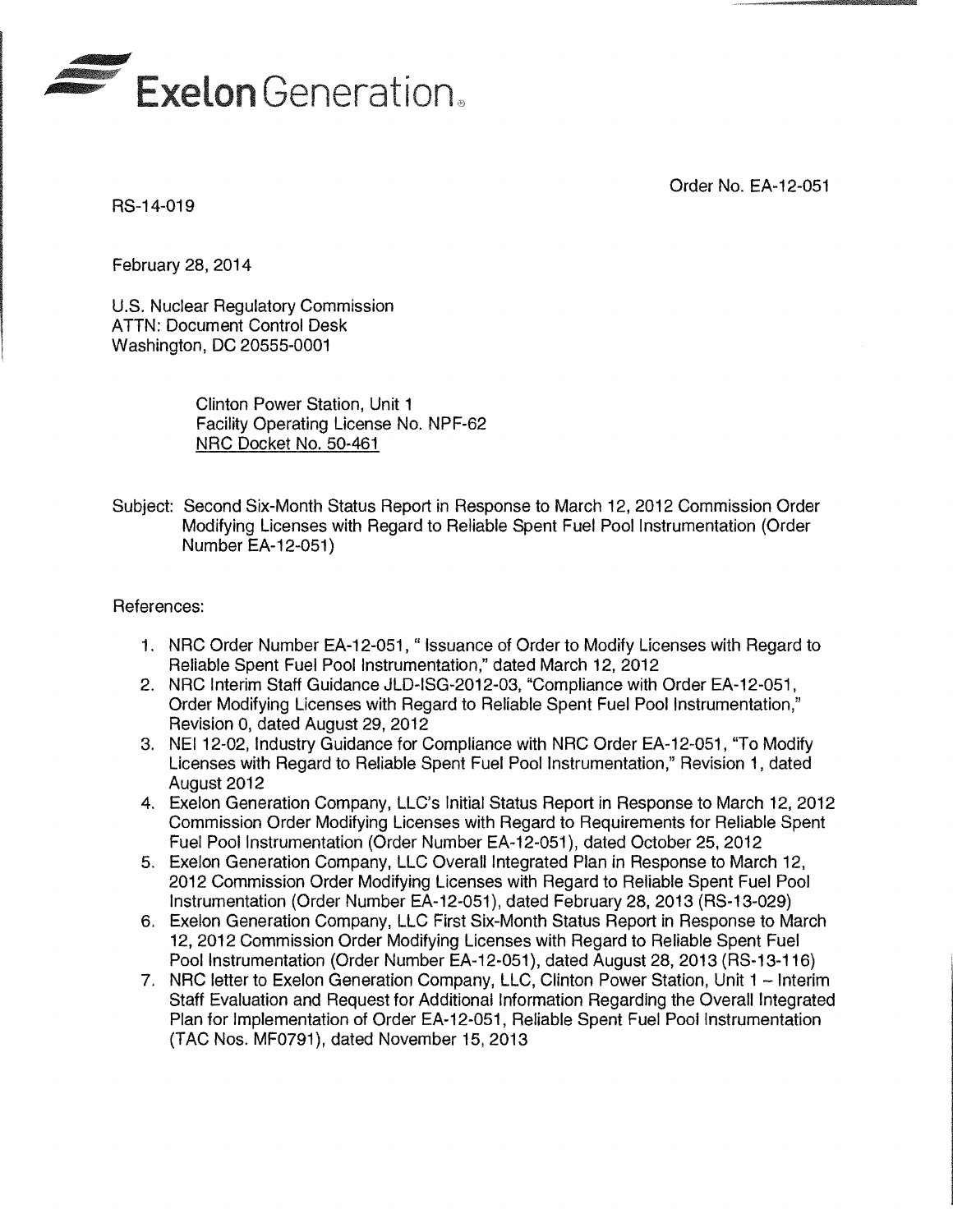U.S. Nuclear Regulatory Commission Integrated Plan Report to EA-12-051 February 28, 2014 Page 2

On March 12, 2012, the Nuclear Regulatory Commission ("NRC" or "Commission") issued an order (Reference 1) to Exelon Generation Company, LLC (EGC). Reference 1 was immediately effective and directs EGC to install reliable spent fuel pool level instrumentation. Specific requirements are outlined in Attachment 2 of Reference 1.

Reference 1 required submission of an initial status report 60 days following issuance of the final interim staff guidance (Reference 2) and an overall integrated plan pursuant to Section IV, Condition C. Reference 2 endorses industry guidance document NEI 12-02, Revision 1 (Reference 3) with clarifications and exceptions identified in Reference 2. Reference 4 provided the EGC initial status report regarding reliable spent fuel pool instrumentation. Reference 5 provided the Clinton Power Station, Unit 1 overall integrated plan.

Reference 1 requires submission of a status report at six-month intervals following submittal of the overall integrated plan. Reference 3 provides direction regarding the content of the status reports. Reference 6 provides the first six-month status report pursuant to Section IV, Condition C.2, of Reference 1 for Clinton Power Station. The purpose of this letter is to provide the second six-month status report pursuant to Section IV, Condition C.2, of Reference 1, that delineates progress made in implementing the requirements of Reference 1 . The enclosed report provides an update of milestone accomplishments since the last status report, including any changes to the compliance method, schedule, or need for relief and the basis, if any. The enclosed report also addresses the NRC Interim Staff Evaluation Request for Additional Information Items contained in Reference 7.

This letter contains no new regulatory commitments. If you have any questions regarding this report, please contact David P. Helker at 610-765-5525.

I declare under penalty of perjury that the foregoing is true and correct. Executed on the  $28<sup>th</sup>$ day of February 2014.

Respectfully submitted,

Glen T. Kaegi<br>Glen T. Kaegi<br>Director - Licensing & Regulatory Affairs

Exelon Generation Company, LLC

Enclosure:

1. Clinton Power Station, Unit 1 Second Six-Month Status Report for the Implementation of Order EA-12-051, Order Modifying Licenses with Regard to Reliable Spent Fuel Pool Instrumentation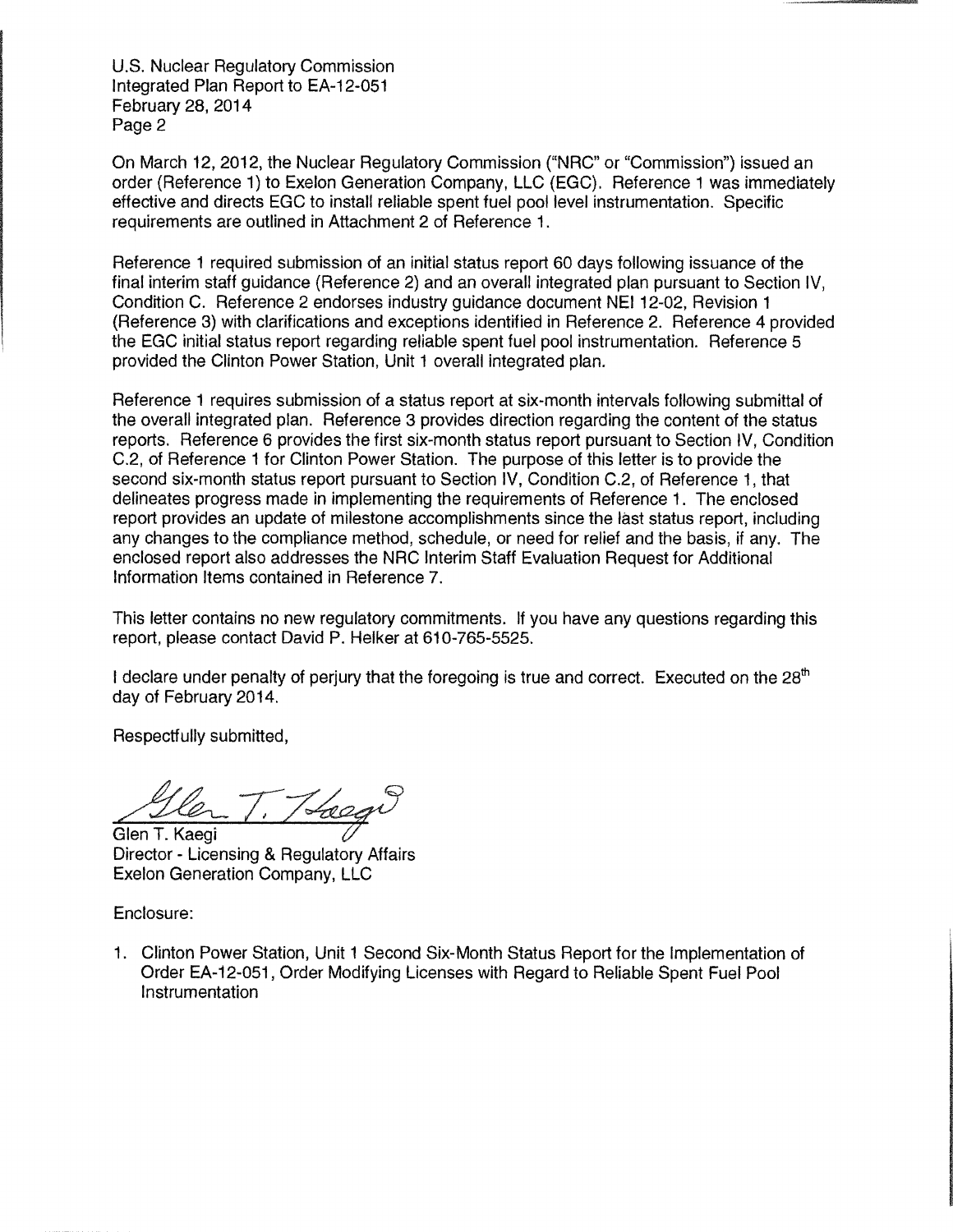## **Enclosure**

## Clinton Power Station, Unit 1

#### Second Six-Month Status Report for the Implementation of Order EA-12-051, Order Modifying Licenses with Regard to Reliable Spent Fuel Pool Instrumentation

(14 pages)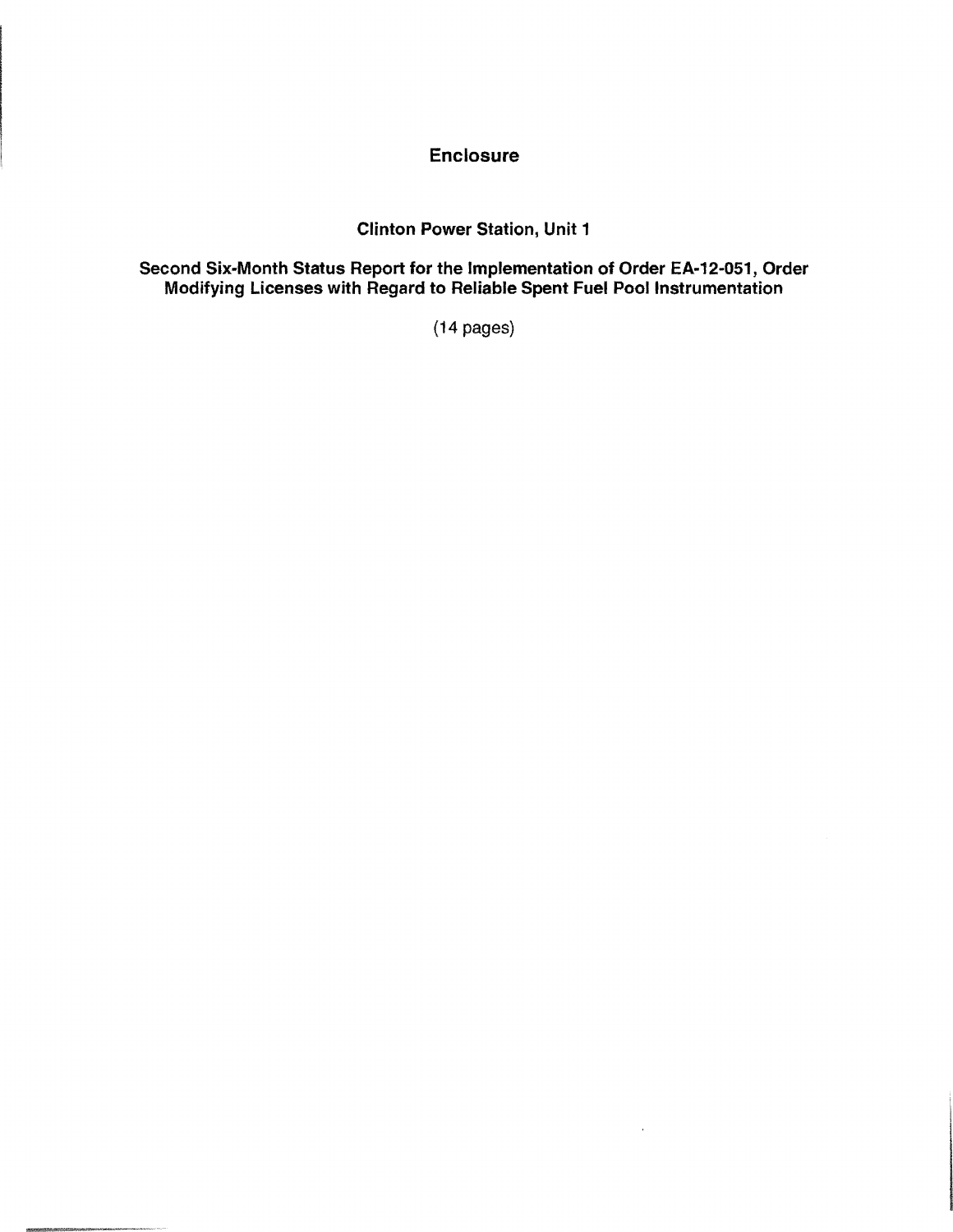# **Clinton Power Station, Unit 1**

### **Second Six-Month Status Report for the Implementation of Order EA-12-051, Order Modifying Licenses with Regard to Reliable Spent Fuel Pool Instrumentation**

### **1 Introduction**

Clinton Power Station, Unit 1, (CPS) developed an Overall Integrated Plan {Reference 1 in Section 8), documenting the requirements to install reliable Spent Fuel Pool Level Instrumentation (SFPLI), in response to Reference 2. This enclosure provides an update of milestone accomplishments since submittal of the First six month status report including any changes to the compliance method, schedule, or need for relief/relaxation and the basis, if any.

### **2 Milestone Accomplishments**

The following milestones have been completed since the development of the First six month status report (Reference 6), and are current as of February 28, 2014.

- Commenced procurement of equipment
- Began detailed design engineering of the SFPLI for Clinton Power Station

### **3 Milestone Schedule Status**

The following provides an update to the milestone schedule to support the Overall Integrated Plan. This section provides the activity status of each item, and the expected completion date noting any change. The dates are planning dates subject to change as design and implementation details are developed.

The revised milestone target completion dates do not impact the order implementation date.

| <b>Milestone</b>               | <b>Target Completion</b><br>Date | Activity<br><b>Status</b>       | <b>Revised</b><br><b>Target</b><br>Completion<br>Date |
|--------------------------------|----------------------------------|---------------------------------|-------------------------------------------------------|
| Submit 60 Day Status Report    | October 25, 2012                 | Complete                        |                                                       |
| Submit Overall Integrated Plan | February 28, 2013                | Complete                        |                                                       |
| Submit Responses to RAIs       | July 5, 2013                     | Complete                        |                                                       |
| <b>Submit 6 Month Updates:</b> |                                  |                                 |                                                       |
| Update 1                       | August 28, 2013                  | Complete                        |                                                       |
| Update 2                       | February 28, 2014                | Complete with<br>this submittal |                                                       |
| Update 3                       | August 28, 2014                  | <b>Not Started</b>              |                                                       |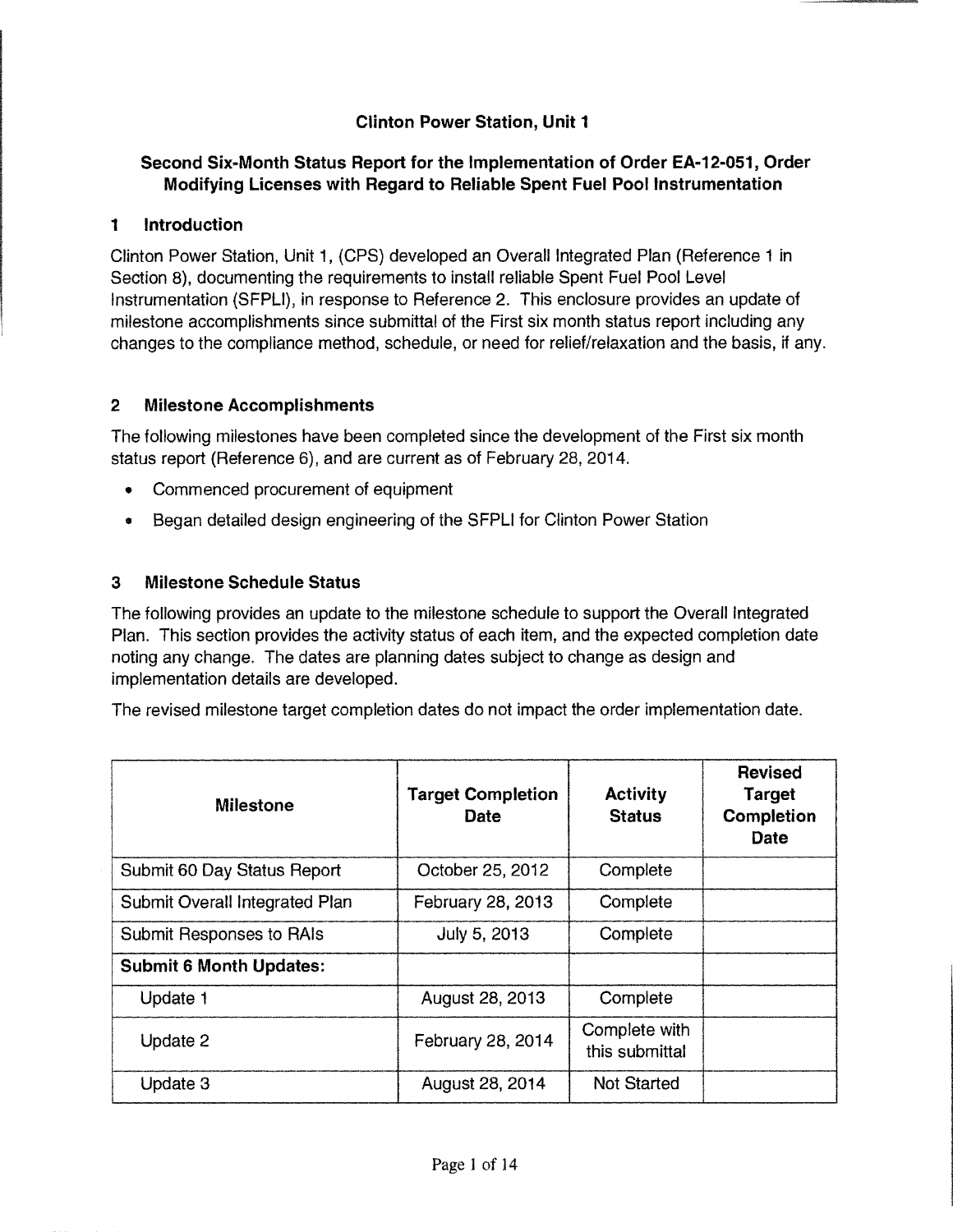| Clinton Power Station, Unit 1                                   |
|-----------------------------------------------------------------|
| Second Six-Month Status Report for the Implementation of SFP LI |
| February 28, 2014                                               |

| <b>Milestone</b>                                                | <b>Target Completion</b><br>Date | <b>Activity</b><br><b>Status</b> | <b>Revised</b><br><b>Target</b><br>Completion<br>Date |
|-----------------------------------------------------------------|----------------------------------|----------------------------------|-------------------------------------------------------|
| <b>Provide Final Safety Evaluation</b><br>(SE) Info             | September 30, 2014               | <b>Not Started</b>               |                                                       |
| <b>Modifications:</b>                                           |                                  |                                  |                                                       |
| <b>Conceptual Design</b>                                        | 3Q2012                           | Complete                         |                                                       |
| <b>Issue Exelon Fleet contract to</b><br>procure SFPI Equipment | 2Q2013                           | Complete                         |                                                       |
| <b>Begin Detailed Engineering</b><br>Design                     | 4Q2013                           | Complete                         |                                                       |
| Complete and Issue SFPI<br><b>Modification Package</b>          | 2Q2014                           | <b>Started</b>                   | 3Q2014                                                |
| Begin Installation                                              | 1Q2015                           | <b>Not Started</b>               |                                                       |
| Complete SFPI Installation and<br><b>Put Into Service</b>       | 2Q2015                           | <b>Not Started</b>               |                                                       |

### **4 Changes to Compliance Method**

There are no changes to the compliance method as documented in the Overall Integrated Plan (Reference 1).

# **5 Need for Relief/Relaxation and Basis for the Relief/Relaxation**

CPS expects to comply with the order implementation date and no relief/relaxation is required at this time.

### **6 Open Items from Overall Integrated Plan and Draft Safety Evaluation**

The following tables provide a summary of the open items documented in the Overall Integrated Plan or the Interim Safety Evaluation (ISE) and the status of each item.

| <b>Overall Integrated Plan Open Items</b> |                                                                                                        |               |  |
|-------------------------------------------|--------------------------------------------------------------------------------------------------------|---------------|--|
| Ol#                                       | <b>Description</b>                                                                                     | <b>Status</b> |  |
|                                           | Open Item:                                                                                             | Complete.     |  |
| (Ref.1)                                   | Continuous level indication will be<br>provided by a guided wave radar<br>system, submersible pressure |               |  |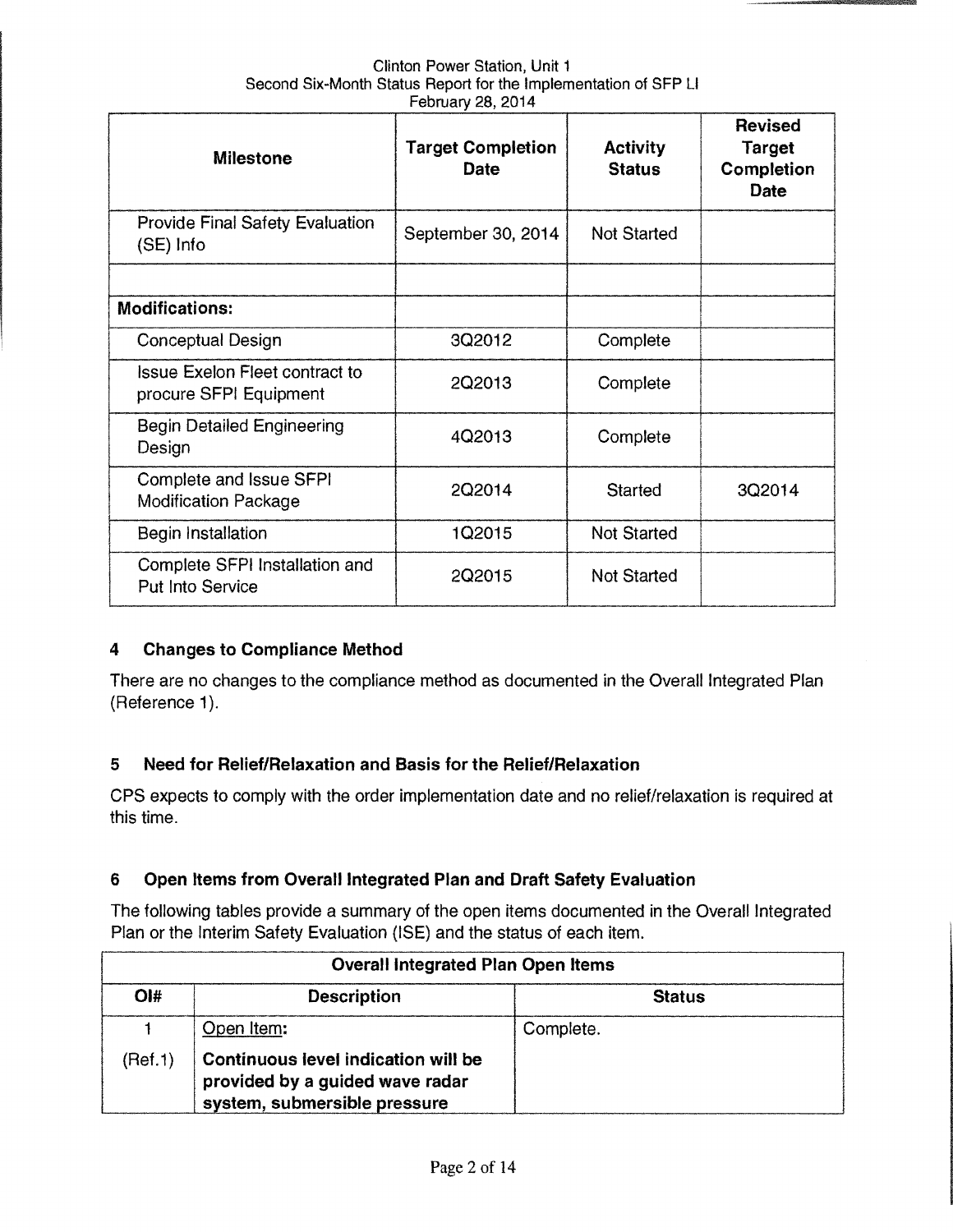|                                    | transducer, or other appropriate level<br>sensing technology that will be<br>determined during the detailed<br>engineering phase of the project.                                                                                                                                                                                                                                                                                                                                                                                                                                                                                                       |                                                                                                                                                                                                                                                                                                                                                 |
|------------------------------------|--------------------------------------------------------------------------------------------------------------------------------------------------------------------------------------------------------------------------------------------------------------------------------------------------------------------------------------------------------------------------------------------------------------------------------------------------------------------------------------------------------------------------------------------------------------------------------------------------------------------------------------------------------|-------------------------------------------------------------------------------------------------------------------------------------------------------------------------------------------------------------------------------------------------------------------------------------------------------------------------------------------------|
| 1                                  | <b>RAI Question:</b>                                                                                                                                                                                                                                                                                                                                                                                                                                                                                                                                                                                                                                   | Complete                                                                                                                                                                                                                                                                                                                                        |
| $(RAI-1,$<br>Ref.4)                | a) For Level 1, specify how the<br>identified location represents the<br>higher of the two points described in<br>the NEI 12-02 guidance for this level.                                                                                                                                                                                                                                                                                                                                                                                                                                                                                               | (Addressed in Reference 4)                                                                                                                                                                                                                                                                                                                      |
|                                    | b) A clearly labeled sketch depicting<br>the elevation view of the proposed<br>typical mounting arrangement for the<br>portions of instrument channel<br>consisting of permanent measurement<br>channel equipment (e.g., fixed level<br>sensors and/or stilling wells, and<br>mounting brackets). Indicate on this<br>sketch the datum values representing<br>Level 1, Level 2, and Level 3 as well as<br>the top of the fuel racks. Indicate on<br>this sketch the portion of the level<br>sensor measurement range that is<br>sensitive to measurement of the fuel<br>pool level, with respect to the Level 1,<br>Level 2, and Level 3 datum points. |                                                                                                                                                                                                                                                                                                                                                 |
| $\overline{c}$<br>(RAI-2<br>Ref.4) | <b>RAI Question:</b><br>Please provide a clearly labeled sketch<br>or marked-up plant drawing of the plan<br>view of the SFP area, depicting the<br>SFP inside dimensions, the planned<br>locations/placement of the primary and<br>backup SFP level sensor, and the<br>proposed routing of the cables that<br>will extend from the sensors toward<br>the location of the read-out/display<br>device.                                                                                                                                                                                                                                                  | Started.<br>Note that the start date for the design<br>has changed from November 2013 to<br>December 2013 and completion date for<br>design has changed from June 2014 to<br>September 2014; however, all required<br>information for Final SE will be provided<br>in accordance with the Interim SE date<br>for Clinton by September 30, 2014. |
|                                    | RESPONSE:                                                                                                                                                                                                                                                                                                                                                                                                                                                                                                                                                                                                                                              |                                                                                                                                                                                                                                                                                                                                                 |
|                                    | Final sensor locations and cable<br>routings are not available at this time.<br>This information will be developed<br>during the detailed design process. The                                                                                                                                                                                                                                                                                                                                                                                                                                                                                          |                                                                                                                                                                                                                                                                                                                                                 |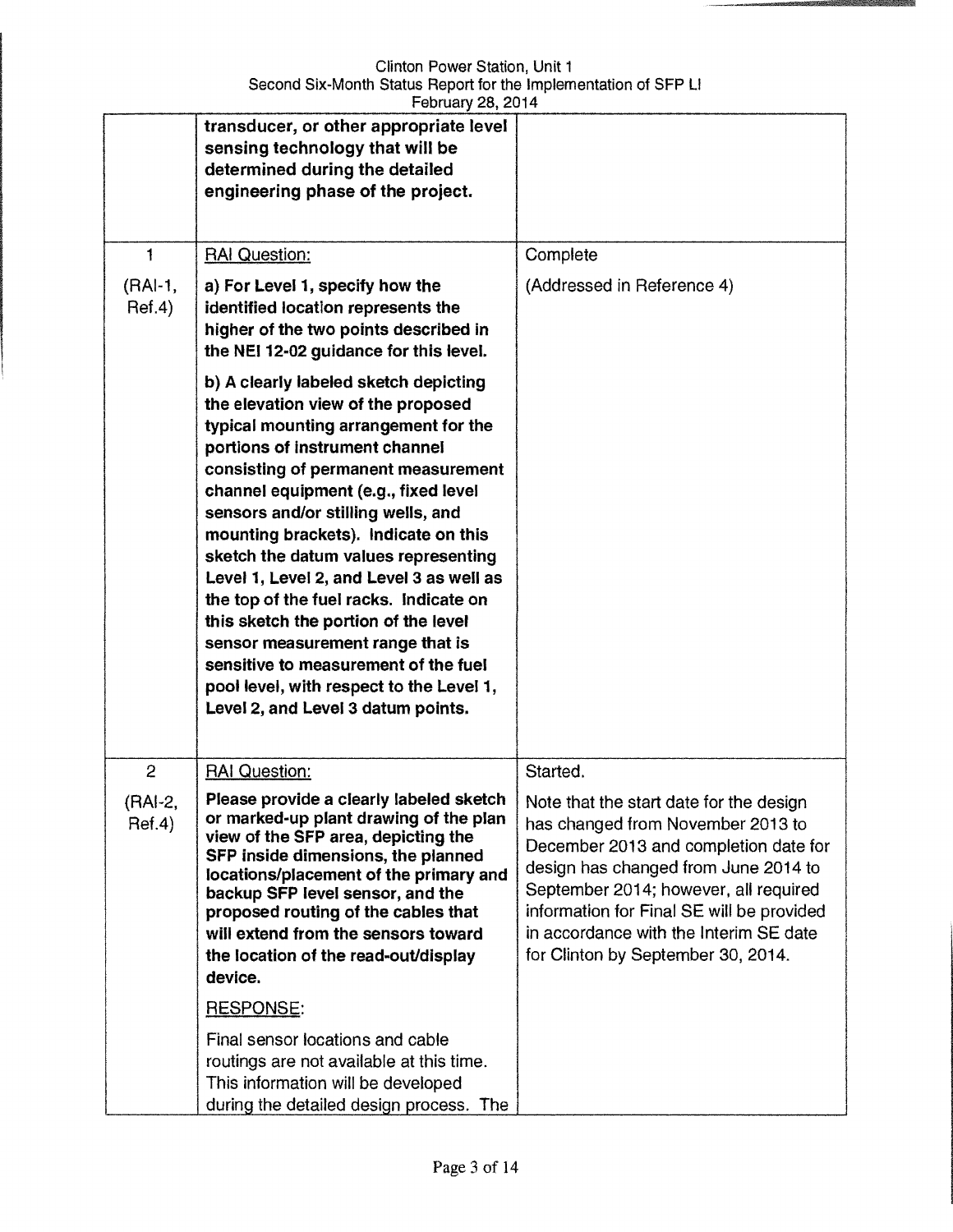|                   | $1$ GD $0$ at $y \not\equiv 0$ , $\pm 0$ $1$                                                                                                                                                                                                                                                                                                                                                                                                                                                                                                                                                                                                                                                                                                                                                                                                                                                                                                                                                                                                                                                                   |                                                                                                                                                                                                                                                                                                                                     |
|-------------------|----------------------------------------------------------------------------------------------------------------------------------------------------------------------------------------------------------------------------------------------------------------------------------------------------------------------------------------------------------------------------------------------------------------------------------------------------------------------------------------------------------------------------------------------------------------------------------------------------------------------------------------------------------------------------------------------------------------------------------------------------------------------------------------------------------------------------------------------------------------------------------------------------------------------------------------------------------------------------------------------------------------------------------------------------------------------------------------------------------------|-------------------------------------------------------------------------------------------------------------------------------------------------------------------------------------------------------------------------------------------------------------------------------------------------------------------------------------|
|                   | design of the SFPI system based on the<br>current Exelon Nuclear program<br>schedule for Clinton Power Station is to<br>begin the design phase in December<br>2013 with design completion and 100%<br>acceptance of the design in September<br>2014. The requested information will be<br>provided by September 30, 2014 in<br>accordance with the Interim SE date.                                                                                                                                                                                                                                                                                                                                                                                                                                                                                                                                                                                                                                                                                                                                            |                                                                                                                                                                                                                                                                                                                                     |
| 3                 | <b>RAI Question:</b>                                                                                                                                                                                                                                                                                                                                                                                                                                                                                                                                                                                                                                                                                                                                                                                                                                                                                                                                                                                                                                                                                           | Started.                                                                                                                                                                                                                                                                                                                            |
| (RAI-3,<br>Ref.4) | Please provide the following:<br>a) The design criteria that will be used<br>to estimate the total loading on the<br>mounting<br>device(s), including static weight loads<br>and dynamic loads. Describe the<br>methodology that will be used to<br>estimate the total loading, inclusive of<br>design basis maximum seismic loads<br>and the hydrodynamic loads that could<br>result from pool sloshing or other<br>effects that could accompany such<br>seismic forces.<br>b) A description of the manner in<br>which the level sensor (and stilling<br>well, if appropriate) will be attached to<br>the refueling floor and/or other support<br>structures for each planned point of<br>attachment of the probe assembly.<br>Indicate in a schematic the portions of<br>the level sensor that will serve as<br>points of attachment for<br>mechanical/mounting or electrical<br>connections.<br>c) A description of the manner by<br>which the mechanical connections<br>will attach the level instrument to<br>permanent SFP structures so as to<br>support the level sensor assembly.<br><b>RESPONSE:</b> | Note that the start date for the design<br>has changed from November 2013 to<br>December 2013 and completion date for<br>design has changed from June 2014 to<br>September 2014; however, all required<br>information for Final SE will be provided<br>in accordance with the Interim SE date<br>for Clinton by September 30, 2014. |
|                   | Mounting device total loading and<br>attachments are not available at this<br>time. This information will be developed<br>during the detailed design process. The<br>current plan for the design of the SFPI<br>system based on the current Exelon<br>Nuclear program schedule for Clinton<br>Power Station is to begin the design                                                                                                                                                                                                                                                                                                                                                                                                                                                                                                                                                                                                                                                                                                                                                                             |                                                                                                                                                                                                                                                                                                                                     |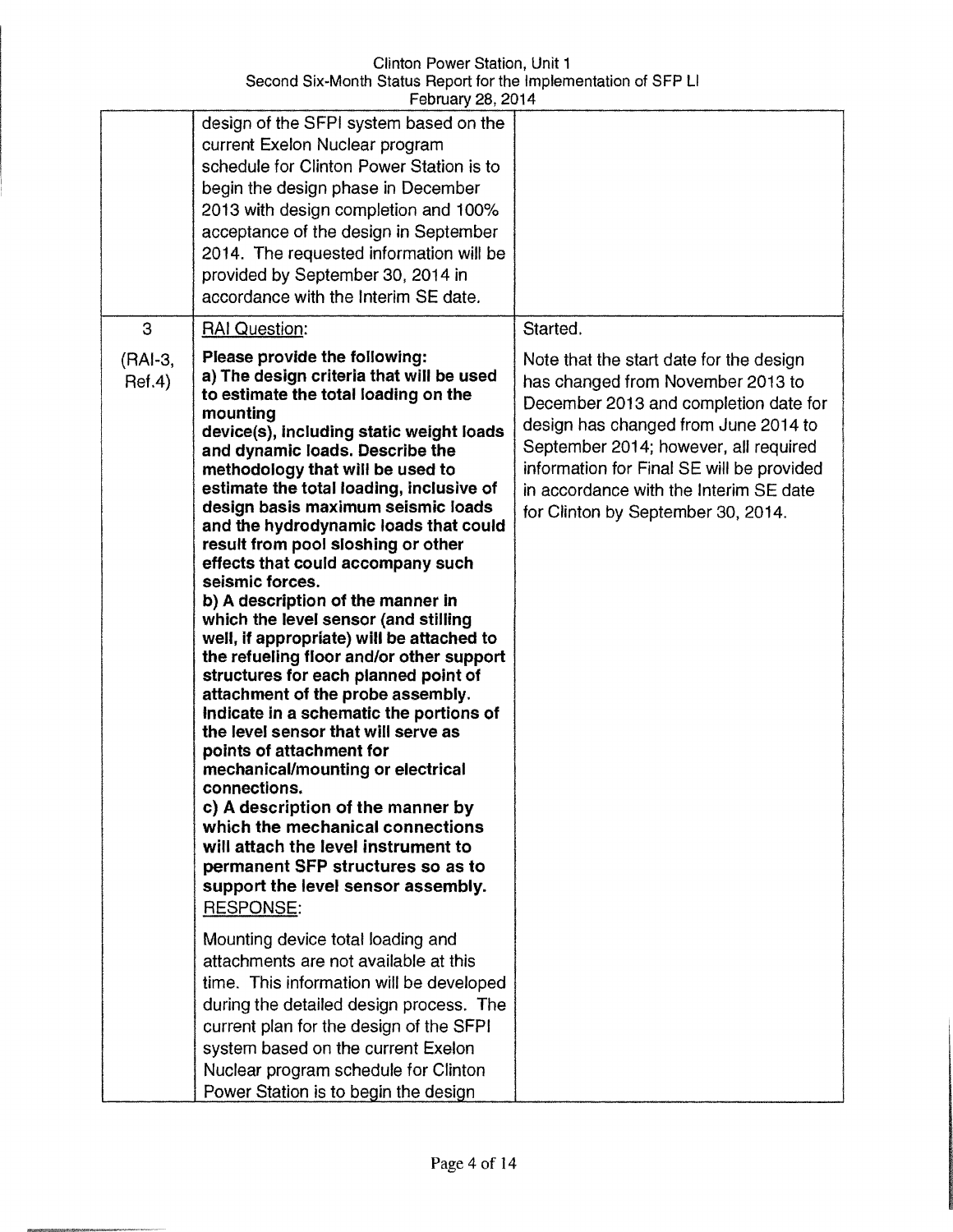|                   | r culualy zu, zu i +                                                                                                                                                                                                                                                                                                                                                                                                                                                                                                                                                                                                                                                                                                                                                                                                                                                                                                                                                                                                                                                                                                                                                                                                                                                  |                                                                                                                                                                                                                                                                                                                                     |
|-------------------|-----------------------------------------------------------------------------------------------------------------------------------------------------------------------------------------------------------------------------------------------------------------------------------------------------------------------------------------------------------------------------------------------------------------------------------------------------------------------------------------------------------------------------------------------------------------------------------------------------------------------------------------------------------------------------------------------------------------------------------------------------------------------------------------------------------------------------------------------------------------------------------------------------------------------------------------------------------------------------------------------------------------------------------------------------------------------------------------------------------------------------------------------------------------------------------------------------------------------------------------------------------------------|-------------------------------------------------------------------------------------------------------------------------------------------------------------------------------------------------------------------------------------------------------------------------------------------------------------------------------------|
|                   | phase in December 2013 with design<br>completion and 100% acceptance of the<br>design in September 2014. The<br>requested information will be provided<br>by September 30, 2014 in accordance<br>with the Interim SE date.                                                                                                                                                                                                                                                                                                                                                                                                                                                                                                                                                                                                                                                                                                                                                                                                                                                                                                                                                                                                                                            |                                                                                                                                                                                                                                                                                                                                     |
| $\overline{4}$    | <b>RAI Question:</b>                                                                                                                                                                                                                                                                                                                                                                                                                                                                                                                                                                                                                                                                                                                                                                                                                                                                                                                                                                                                                                                                                                                                                                                                                                                  | Started.                                                                                                                                                                                                                                                                                                                            |
| (RAI-4,<br>Ref.4) | Please provide the following:<br>a) A description of the specific<br>method or combination of methods<br>that will be applied to demonstrate<br>the reliability of the permanently<br>installed equipment under beyond-<br>design-basis (BDB) ambient<br>temperature, humidity, shock,<br>vibration, and radiation conditions.<br>b) A description of the testing and/or<br>analyses that will be conducted to<br>provide<br>assurance that the equipment will<br>perform reliably under the worst-<br>case credible design basis loading at<br>the location where the equipment will<br>be mounted. Include a discussion of<br>this seismic reliability demonstration<br>as it applies to (i) the level sensor<br>mounted in the SFP area, and (ii) any<br>control boxes, electronics, or read-<br>out and re-transmitting devices that<br>will be employed to convey the level<br>information from the level sensor to<br>the plant operators or emergency<br>responders.<br>c) A description of the specific<br>method or combination of methods<br>that will be used to confirm the<br>reliability of the permanently<br>installed equipment such that<br>following a seismic event the<br>instrument will maintain its required<br>accuracy.<br><b>RESPONSE:</b> | Note that the start date for the design<br>has changed from November 2013 to<br>December 2013 and completion date for<br>design has changed from June 2014 to<br>September 2014; however, all required<br>information for Final SE will be provided<br>in accordance with the Interim SE date<br>for Clinton by September 30, 2014. |
|                   | Equipment reliability qualification<br>information is not available at this time.<br>This information will be developed<br>during the detailed design process. The<br>current plan for the design of the SFPI<br>system based on the current Exelon                                                                                                                                                                                                                                                                                                                                                                                                                                                                                                                                                                                                                                                                                                                                                                                                                                                                                                                                                                                                                   |                                                                                                                                                                                                                                                                                                                                     |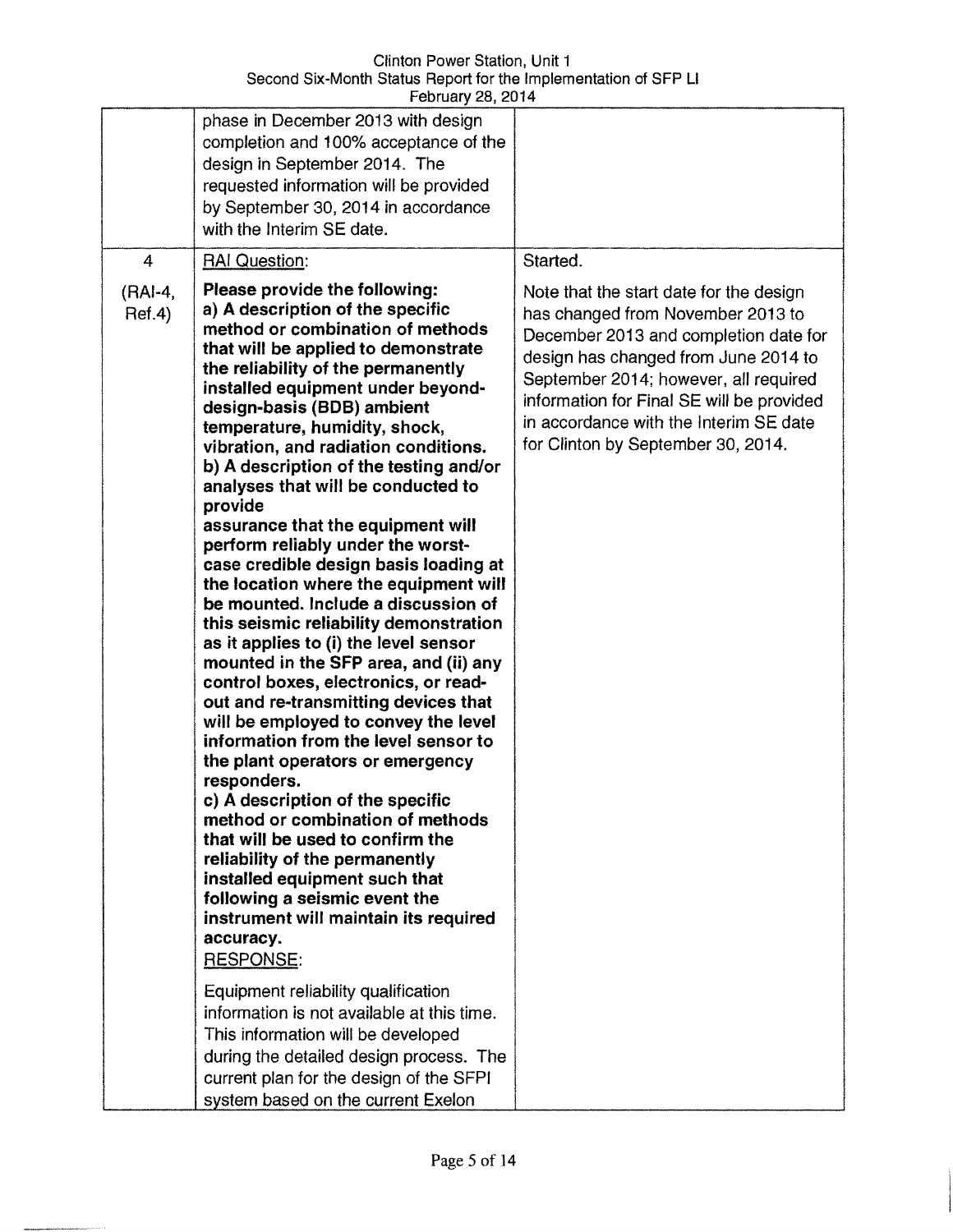|                        | Nuclear program schedule for Clinton<br>Power Station is to begin the design<br>phase in December 2013 with design<br>completion and 100% acceptance of the<br>design in September 2014. The<br>requested information will be provided<br>by September 30, 2014 in accordance<br>with the Interim SE date.                                                                                                                                                                                                                                                                                                                                                                                                                                                                                                                                                                                                                                                                                                                                                                                                                                                                                                                                                                                                                                    |                                                                                                                                                                                                                                                                                                                                                 |
|------------------------|-----------------------------------------------------------------------------------------------------------------------------------------------------------------------------------------------------------------------------------------------------------------------------------------------------------------------------------------------------------------------------------------------------------------------------------------------------------------------------------------------------------------------------------------------------------------------------------------------------------------------------------------------------------------------------------------------------------------------------------------------------------------------------------------------------------------------------------------------------------------------------------------------------------------------------------------------------------------------------------------------------------------------------------------------------------------------------------------------------------------------------------------------------------------------------------------------------------------------------------------------------------------------------------------------------------------------------------------------|-------------------------------------------------------------------------------------------------------------------------------------------------------------------------------------------------------------------------------------------------------------------------------------------------------------------------------------------------|
| 5<br>(RAI-5,<br>Ref.4) | <b>RAI Question:</b><br>Please provide the following:<br>a) A description of how the two<br>channels of the proposed level<br>measurement system meet this<br>requirement so that the potential for a<br>common cause event to adversely<br>affect both channels is minimized to<br>the extent practicable.<br>b) Further information on how each<br>level measurement system, consisting<br>of level sensor electronics, cabling,<br>and readout devices will be designed<br>and installed to address independence<br>through the application and selection<br>of independent power sources, the use<br>of physical and spatial separation,<br>independence of signals sent to the<br>location(s) of the readout devices, and<br>the independence of the displays.<br><b>RESPONSE:</b><br>Channel independence information is<br>not available at this time. This<br>information will be developed during the<br>detailed design process. The current<br>plan for the design of the SFPI system<br>based on the current Exelon Nuclear<br>program schedule for Clinton Power<br>Station is to begin the design phase in<br>December 2013 with design completion<br>and 100% acceptance of the design in<br>September 2014. The requested<br>information will be provided by<br>September 30, 2014 in accordance with<br>the Interim SE date. | Started.<br>Note that the start date for the design<br>has changed from November 2013 to<br>December 2013 and completion date for<br>design has changed from June 2014 to<br>September 2014; however, all required<br>information for Final SE will be provided<br>in accordance with the Interim SE date<br>for Clinton by September 30, 2014. |
| 6                      | <b>RAI Question:</b>                                                                                                                                                                                                                                                                                                                                                                                                                                                                                                                                                                                                                                                                                                                                                                                                                                                                                                                                                                                                                                                                                                                                                                                                                                                                                                                          | Replaced by Interim SE RAI #8                                                                                                                                                                                                                                                                                                                   |
| (RAI-6,<br>Ref.4)      | Please provide the following:<br>a) A description of the electrical AC<br>power sources and capacities for the                                                                                                                                                                                                                                                                                                                                                                                                                                                                                                                                                                                                                                                                                                                                                                                                                                                                                                                                                                                                                                                                                                                                                                                                                                | Note that the start date for the design<br>has changed from November 2013 to                                                                                                                                                                                                                                                                    |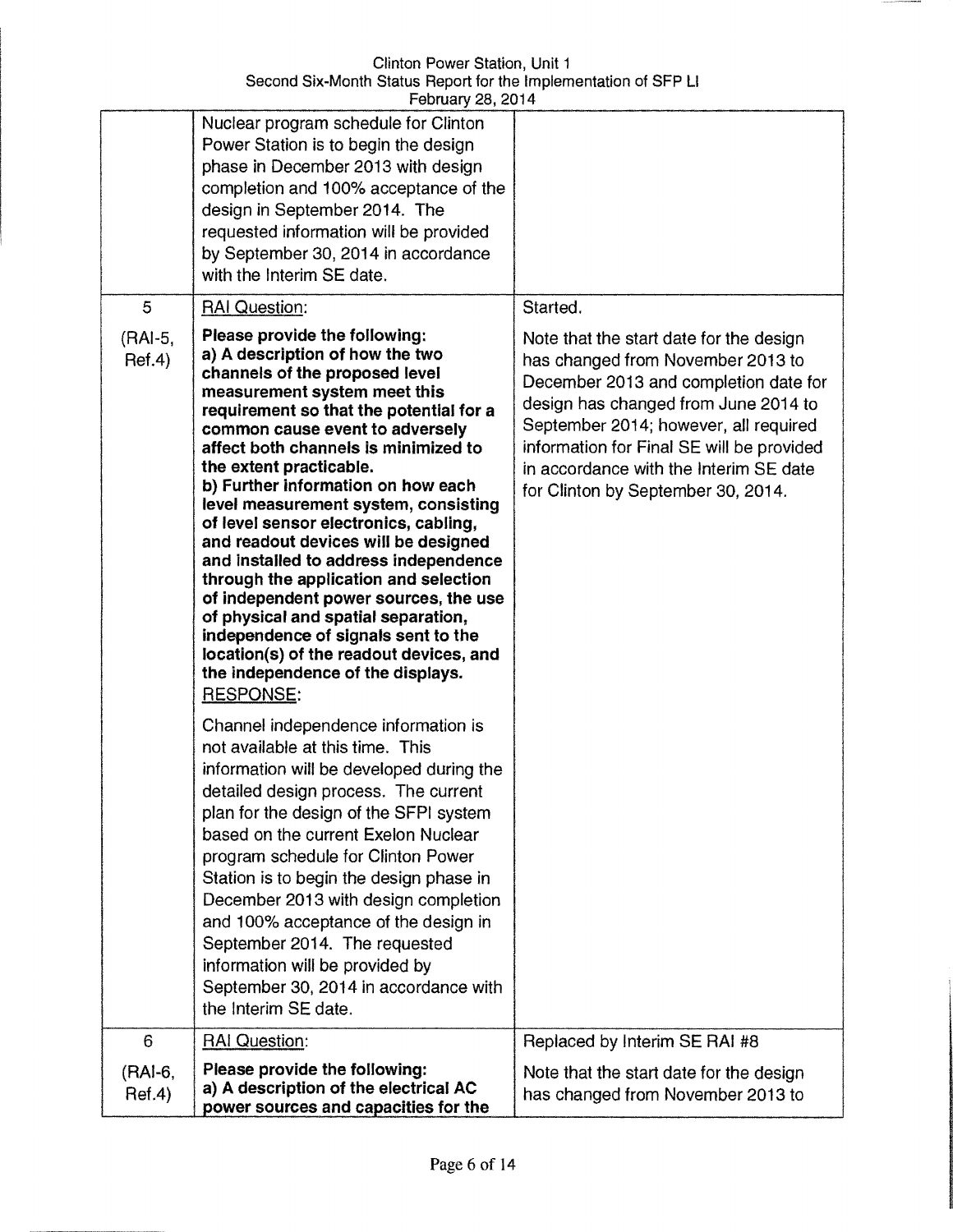Clinton Power Station, Unit 1 Second Six-Month Status Report for the Implementation of SFP Ll February 28, 2014

|                | primary and backup channels.                                                    | December 2013 and completion date for     |
|----------------|---------------------------------------------------------------------------------|-------------------------------------------|
|                | b) If the level measurement channels                                            | design has changed from June 2014 to      |
|                | are to be powered through a battery                                             | September 2014; however, all required     |
|                | system (either directly or through an                                           | information for Final SE will be provided |
|                | Uninterruptible Power Supply (UPS)),                                            | in accordance with the Interim SE date    |
|                | please provide the design criteria that                                         | for Clinton by September 30, 2014.        |
|                | will be applied to size the battery in a                                        |                                           |
|                | manner that ensures, with margin, that                                          |                                           |
|                | the channel will be available to run                                            |                                           |
|                | reliably and continuously following the                                         |                                           |
|                | onset of the BDB event for the                                                  |                                           |
|                | minimum duration needed, consistent                                             |                                           |
|                | with the plant mitigation strategies for                                        |                                           |
|                | <b>BDB external events (Order EA-12-</b>                                        |                                           |
|                | 049).                                                                           |                                           |
|                |                                                                                 |                                           |
|                | <b>RESPONSE: Equipment total power</b>                                          |                                           |
|                | supply configuration and characteristics                                        |                                           |
|                | are not available at this time. This                                            |                                           |
|                | information will be developed during the                                        |                                           |
|                | detailed design process. The current                                            |                                           |
|                | plan for the design of the SFPI system<br>based on the current Exelon Nuclear   |                                           |
|                |                                                                                 |                                           |
|                | program schedule for Clinton Power                                              |                                           |
|                | Station is to begin the design phase in<br>December 2013 with design completion |                                           |
|                | and 100% acceptance of the design in                                            |                                           |
|                | September 2014. The requested                                                   |                                           |
|                | information will be provided by                                                 |                                           |
|                | September 30, 2014 in accordance with                                           |                                           |
|                | the Interim SE date.                                                            |                                           |
|                |                                                                                 |                                           |
| $\overline{7}$ | <b>RAI Question:</b>                                                            | Started.                                  |
| (RAI-7,        | Please provide the following:                                                   | Note that the start date for the design   |
| Ref.4)         | a) An estimate of the expected                                                  | has changed from November 2013 to         |
|                | instrument channel accuracy                                                     | December 2013 and completion date for     |
|                | performance under both (a) normal<br><b>SFP level conditions (approximately</b> | design has changed from June 2014 to      |
|                | Level 1 or higher) and (b) at the BDB                                           | September 2014; however, all required     |
|                | conditions (i.e., radiation,                                                    | information for Final SE will be provided |
|                | temperature, humidity, post-seismic                                             | in accordance with the Interim SE date    |
|                | and post-shock conditions) that                                                 | for Clinton by September 30, 2014.        |
|                | would be present if the SFP level                                               |                                           |
|                | were at the Level 2 and Level 3                                                 |                                           |
|                | datum points.                                                                   |                                           |
|                | b) A description of the methodology                                             |                                           |
|                | that will be used for determining the                                           |                                           |
|                | maximum allowed deviation from the                                              |                                           |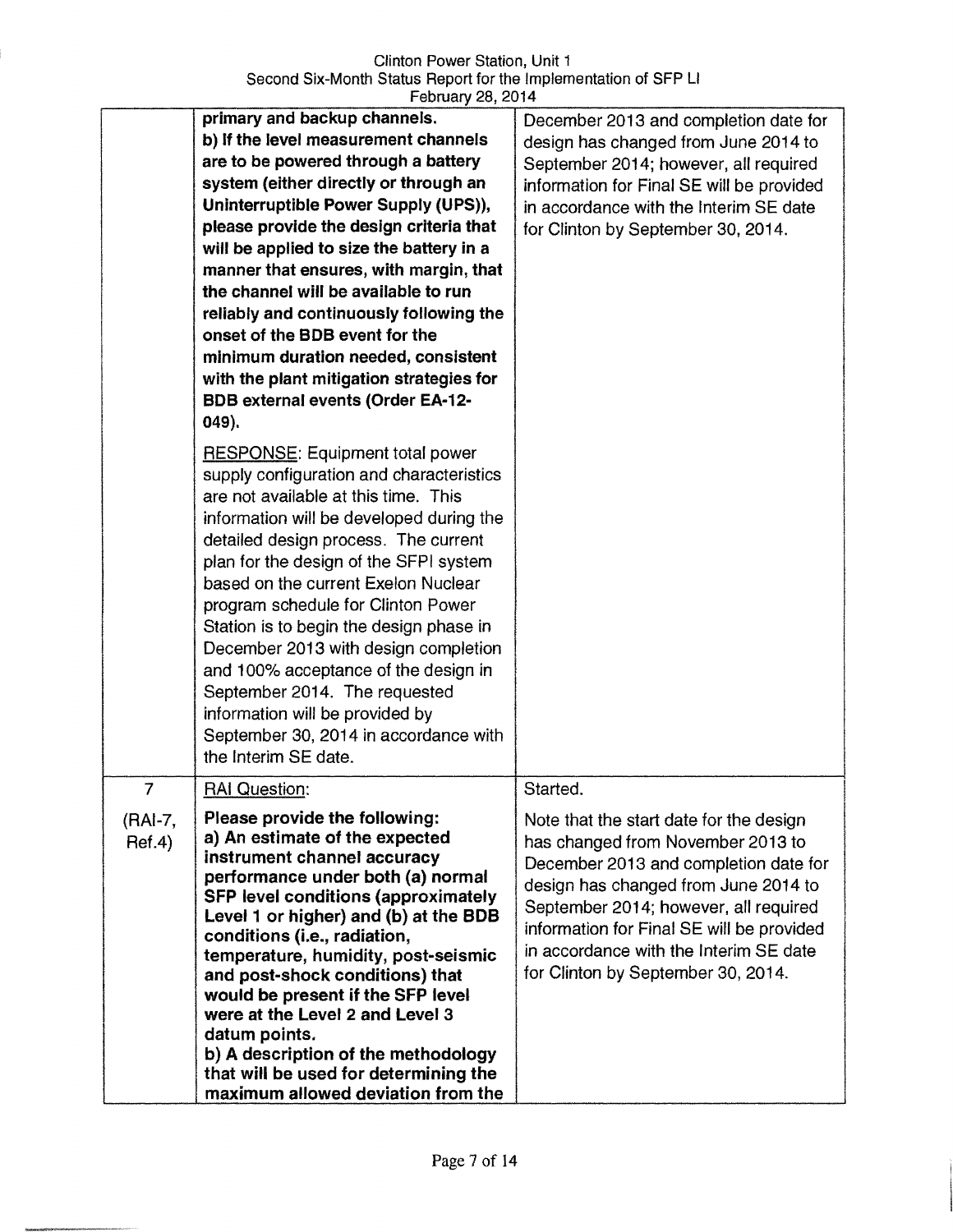Clinton Power Station, Unit 1 Second Six-Month Status Report for the Implementation of SFP Ll February 28, 2014

|                        | instrument channel design accuracy<br>that will be employed under normal<br>operating conditions as an<br>acceptance criterion for a calibration<br>procedure to flag to operators and to<br>technicians that the channel requires<br>adjustment to within the normal<br>condition design accuracy.<br><b>RESPONSE:</b>                                                                                                                                                                                                                                                                                                                                                                                                                                                                                                                                     |                                                                                                                                                                                                                                                                                                                                                 |
|------------------------|-------------------------------------------------------------------------------------------------------------------------------------------------------------------------------------------------------------------------------------------------------------------------------------------------------------------------------------------------------------------------------------------------------------------------------------------------------------------------------------------------------------------------------------------------------------------------------------------------------------------------------------------------------------------------------------------------------------------------------------------------------------------------------------------------------------------------------------------------------------|-------------------------------------------------------------------------------------------------------------------------------------------------------------------------------------------------------------------------------------------------------------------------------------------------------------------------------------------------|
|                        | Channel accuracy information is not<br>available at this time. This information<br>will be developed during the detailed<br>design process. The current plan for<br>the design of the SFPI system based on<br>the current Exelon Nuclear program<br>schedule for Clinton Power Station is to<br>begin the design phase in December<br>2013 with design completion and 100%<br>acceptance of the design in September<br>2014. The requested information will be<br>provided by September 30, 2014 in<br>accordance with the Interim SE date.                                                                                                                                                                                                                                                                                                                 |                                                                                                                                                                                                                                                                                                                                                 |
| 8<br>(RAI-8,<br>Ref.4) | <b>RAI Question:</b><br>Please provide the following:<br>a) A description of the capability and<br>provisions the proposed level<br>sensing equipment will have to<br>enable periodic testing and<br>calibration, including how this<br>capability enables the equipment to<br>be tested in-situ.<br>b) A description of how such testing<br>and calibration will enable the<br>conduct of regular channel checks of<br>each independent channel against<br>the other, and against any other<br>permanently-installed SFP level<br>instrumentation.<br>c) A description of how functional<br>checks will be performed, and the<br>frequency at which they will be<br>conducted. Describe how calibration<br>tests will be performed, and the<br>frequency at which they will be<br>conducted. Provide a discussion as<br>to how these surveillances will be | Started.<br>Note that the start date for the design<br>has changed from November 2013 to<br>December 2013 and completion date for<br>design has changed from June 2014 to<br>September 2014; however, all required<br>information for Final SE will be provided<br>in accordance with the Interim SE date<br>for Clinton by September 30, 2014. |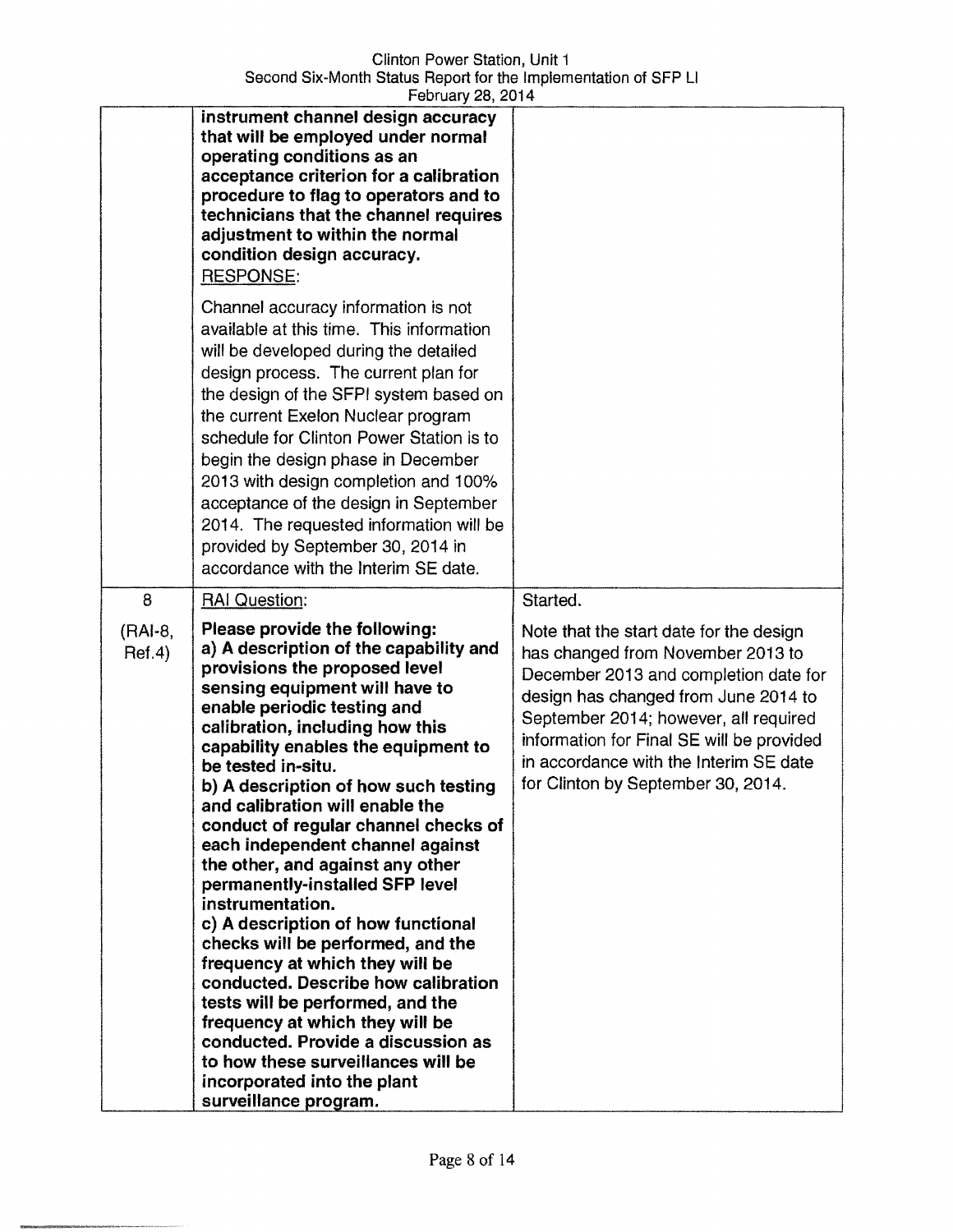Clinton Power Station, Unit 1 Second Six-Month Status Report for the Implementation of SFP U February 28, 2014

|                        | d) A description of what preventive<br>maintenance tasks are required to be<br>performed during normal operation,<br>and the planned maximum<br>surveillance interval that is<br>necessary to ensure that the<br>channels are fully conditioned to<br>accurately and reliably perform their<br>functions when needed.<br><b>RESPONSE:</b>                                                                                                                                                                                                                                                                                                                                                                                                                      |                                                                                                                                                                                                                                                                                                                                                                       |
|------------------------|----------------------------------------------------------------------------------------------------------------------------------------------------------------------------------------------------------------------------------------------------------------------------------------------------------------------------------------------------------------------------------------------------------------------------------------------------------------------------------------------------------------------------------------------------------------------------------------------------------------------------------------------------------------------------------------------------------------------------------------------------------------|-----------------------------------------------------------------------------------------------------------------------------------------------------------------------------------------------------------------------------------------------------------------------------------------------------------------------------------------------------------------------|
|                        | Equipment testing, calibration,<br>functional checks and maintenance<br>requirements are not available at this<br>time. This information will be<br>established during process and<br>procedure development following the<br>detailed design phase. The current<br>plan for the design of the SFPI system<br>based on the current Exelon Nuclear<br>program schedule for Clinton Power<br>Station is to begin the design phase in<br>December 2013 with design completion<br>and 100% acceptance of the design in<br>September 2014. Procedures will start<br>being developed, early in the process,<br>in parallel with the design efforts. The<br>requested information will be provided<br>by September 30, 2014 in accordance<br>with the Interim SE date. |                                                                                                                                                                                                                                                                                                                                                                       |
| 9<br>(RAI-9,<br>Ref.4) | <b>RAI Question:</b><br>Please provide the following:<br>a) The specific location for the<br>primary and backup instrument<br>channel displays.<br>b) If the primary and backup displays<br>are not located in the main control<br>room, please provide a description of<br>the selected location(s) for the<br>primary and backup displays,<br>including prompt accessibility to<br>displays, primary and alternate route<br>evaluation, habitability at display<br>location(s), continual resource<br>availability for personnel responsible<br>to promptly read displays, and<br>provisions for communications with<br>decision makers for the various SFP                                                                                                  | Replaced by Interim SE RAI #11<br>Note that the start date for the design<br>has changed from November 2013 to<br>December 2013 and completion date for<br>design has changed from June 2014 to<br>September 2014; however, all required<br>information for Final SE will be provided<br>in accordance with the Interim SE date<br>for Clinton by September 30, 2014. |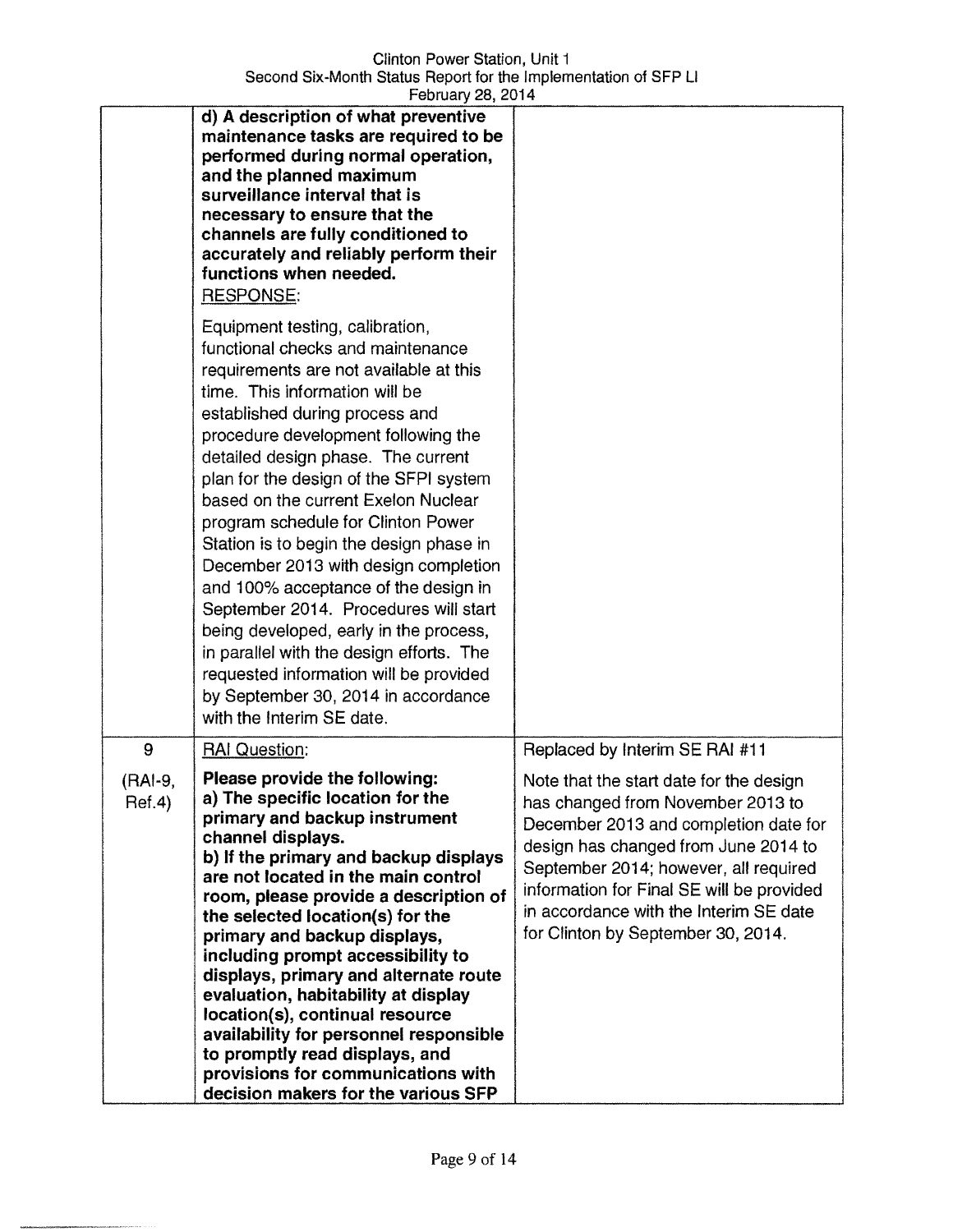Clinton Power Station, Unit 1 Second Six-Month Status Report for the Implementation of SFP Ll February 28, 2014

|                          | drain down scenarios and external<br>events.<br>c) The reasons justifying why the<br>locations selected will enable the<br>information from these instruments<br>to be considered "promptly<br>accessible" to various drain-down<br>scenarios and external events.<br><b>RESPONSE:</b> Channel display location<br>information is not available at this time.<br>This information will be developed<br>during the detailed design process. The<br>current plan for the design of the SFPI<br>system based on the current Exelon<br>Nuclear program schedule for Clinton<br>Power Station is to begin the design<br>phase in December 2013 with design<br>completion and 100% acceptance of the<br>design in September 2014. The<br>requested information will be provided<br>by September 30, 2014 in accordance<br>with the Interim SE date. |                                                                                                                                                                                                                                                                                                                                                                       |
|--------------------------|-----------------------------------------------------------------------------------------------------------------------------------------------------------------------------------------------------------------------------------------------------------------------------------------------------------------------------------------------------------------------------------------------------------------------------------------------------------------------------------------------------------------------------------------------------------------------------------------------------------------------------------------------------------------------------------------------------------------------------------------------------------------------------------------------------------------------------------------------|-----------------------------------------------------------------------------------------------------------------------------------------------------------------------------------------------------------------------------------------------------------------------------------------------------------------------------------------------------------------------|
| 10<br>(RAI-10,<br>Ref.4) | <b>RAI Question:</b><br>Please provide a description of the<br>standards, guidelines and/or criteria<br>that will be utilized to develop<br>procedures for inspection,<br>maintenance, repair, operation,<br>abnormal response, and<br>administrative controls associated<br>with the SFP level instrumentation,<br>as well as storage and installation of<br>portable instruments.                                                                                                                                                                                                                                                                                                                                                                                                                                                           | Replaced by Interim SE RAI #12<br>Note that the start date for the design<br>has changed from November 2013 to<br>December 2013 and completion date for<br>design has changed from June 2014 to<br>September 2014; however, all required<br>information for Final SE will be provided<br>in accordance with the Interim SE date<br>for Clinton by September 30, 2014. |
|                          | RESPONSE: Procedural details are not<br>available at this time. This information<br>will be established during process and<br>procedure development following the<br>detailed design phase. The current<br>plan for the design of the SFPI system<br>based on the current Exelon Nuclear<br>program schedule for Clinton Power<br>Station is to begin the design phase in<br>December 2013 with design completion<br>and 100% acceptance of the design in<br>September 2014. Procedures will start                                                                                                                                                                                                                                                                                                                                            |                                                                                                                                                                                                                                                                                                                                                                       |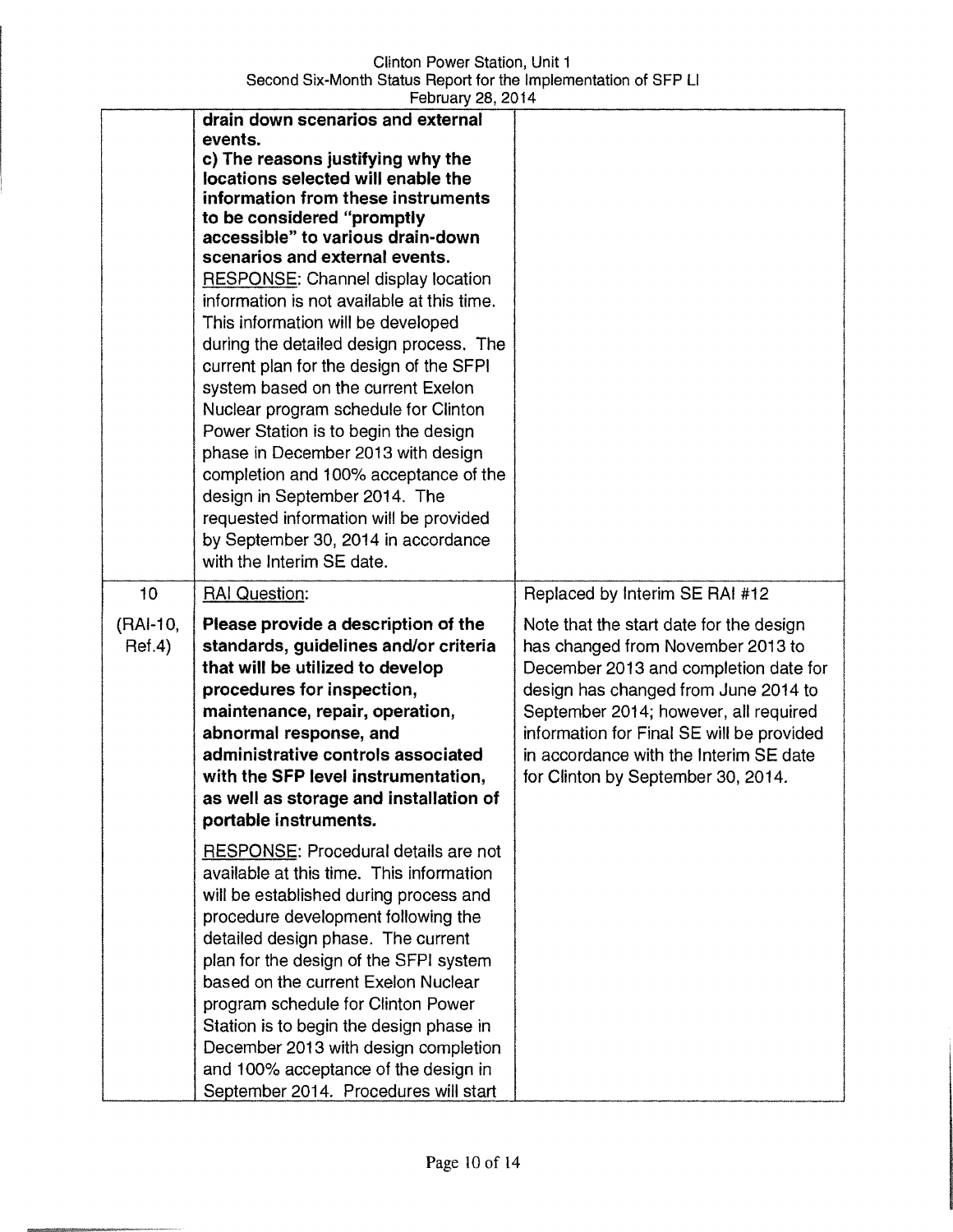| February 28, 2014  |                                                                                                                                                                                                                                                                                                                                                                                                                                                                                                                                                                                                                                                                                                                                                                                                                                                                                                                                                                                                                           |                                                                                                                                                                                                                                                                                                                                     |  |  |
|--------------------|---------------------------------------------------------------------------------------------------------------------------------------------------------------------------------------------------------------------------------------------------------------------------------------------------------------------------------------------------------------------------------------------------------------------------------------------------------------------------------------------------------------------------------------------------------------------------------------------------------------------------------------------------------------------------------------------------------------------------------------------------------------------------------------------------------------------------------------------------------------------------------------------------------------------------------------------------------------------------------------------------------------------------|-------------------------------------------------------------------------------------------------------------------------------------------------------------------------------------------------------------------------------------------------------------------------------------------------------------------------------------|--|--|
|                    | being developed, early in the process,<br>in parallel with the design efforts. The<br>requested information will be provided<br>by September 30, 2014 in accordance<br>with the Interim SE date.                                                                                                                                                                                                                                                                                                                                                                                                                                                                                                                                                                                                                                                                                                                                                                                                                          |                                                                                                                                                                                                                                                                                                                                     |  |  |
| 11                 | <b>RAI Question:</b>                                                                                                                                                                                                                                                                                                                                                                                                                                                                                                                                                                                                                                                                                                                                                                                                                                                                                                                                                                                                      | Started.                                                                                                                                                                                                                                                                                                                            |  |  |
| (RAI-11,<br>Ref.4) | Please provide the following:<br>a) Further information describing the<br>maintenance and testing program<br>the licensee will establish and<br>implement to ensure that regular<br>testing and calibration is performed<br>and verified by inspection and audit<br>to demonstrate conformance with<br>design and system readiness<br>requirements. Please include a<br>description of your plans for<br>ensuring that necessary channel<br>checks, functional tests, periodic<br>calibration, and maintenance will be<br>conducted for the level measurement<br>system and its supporting<br>equipment.<br>b) A description of how the guidance<br>in NEI12-02, Section 4.3 regarding<br>compensatory actions for one or<br>both non-functioning channels will<br>be addressed.<br>c) A description of what<br>compensatory actions are planned in<br>the event that one of the instrument<br>channels cannot be restored to<br>functional status within 90 days.<br><b>RESPONSE:</b><br>Testing and calibration program | Note that the start date for the design<br>has changed from November 2013 to<br>December 2013 and completion date for<br>design has changed from June 2014 to<br>September 2014; however, all required<br>information for Final SE will be provided<br>in accordance with the Interim SE date<br>for Clinton by September 30, 2014. |  |  |
|                    | requirements and compensatory actions<br>are not available at this time. This<br>information will be established during<br>process and procedure development<br>following the detailed design phase.<br>The current plan for the design of the<br>SFPI system based on the current                                                                                                                                                                                                                                                                                                                                                                                                                                                                                                                                                                                                                                                                                                                                        |                                                                                                                                                                                                                                                                                                                                     |  |  |
|                    | Exelon Nuclear program schedule for<br>Clinton Power Station is to begin the<br>design phase in December 2013 with<br>design completion and 100%<br>acceptance of the design in September                                                                                                                                                                                                                                                                                                                                                                                                                                                                                                                                                                                                                                                                                                                                                                                                                                 |                                                                                                                                                                                                                                                                                                                                     |  |  |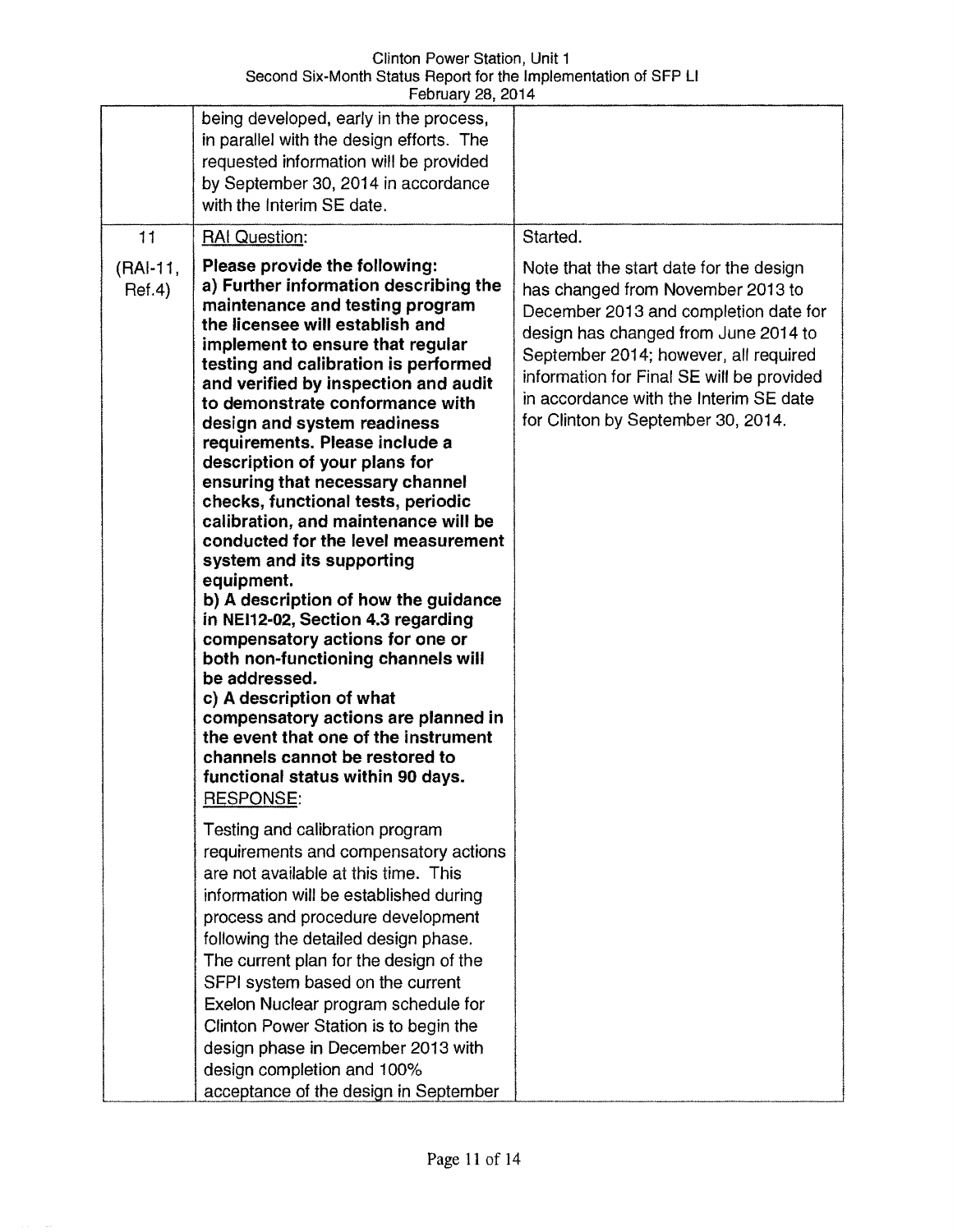| 2014. Procedures will start being                                            |  |
|------------------------------------------------------------------------------|--|
| developed, early in the process, in<br>parallel with the design efforts. The |  |
| requested information will be provided                                       |  |
| by September 30, 2014 in accordance                                          |  |
| with the Interim SE date.                                                    |  |

| Interim Safety Evaluation Open Items |                                                                                                                                                                                                                                                                                                                                                                                                                           |               |  |  |
|--------------------------------------|---------------------------------------------------------------------------------------------------------------------------------------------------------------------------------------------------------------------------------------------------------------------------------------------------------------------------------------------------------------------------------------------------------------------------|---------------|--|--|
| $O$ <sup>#</sup>                     | <b>Description</b>                                                                                                                                                                                                                                                                                                                                                                                                        | <b>Status</b> |  |  |
| $\mathbf{1}$                         | <b>RAI Question:</b>                                                                                                                                                                                                                                                                                                                                                                                                      | Not Started.  |  |  |
| $(RAI-3,$<br>Ref. 5)                 | For RAI 2(a) above, please provide the<br>analyses used to verify the design criteria and<br>methodology for seismic testing of the SFP<br>instrumentation and the electronics units,<br>including, design basis maximum seismic<br>loads and the hydrodynamic loads that<br>could result from pool sloshing or other<br>effects that could accompany such seismic<br>forces.                                             |               |  |  |
| $\overline{2}$                       | <b>RAI Question:</b>                                                                                                                                                                                                                                                                                                                                                                                                      | Not Started.  |  |  |
| (RAI-4,<br>Ref. 5)                   | For each of the mounting attachments<br>required to attach SFP level equipment to<br>plant structures, please describe the design<br>inputs, and the methodology that was used to<br>qualify the structural integrity of the affected<br>structures/equipment.                                                                                                                                                            |               |  |  |
| 3                                    | <b>RAI Question:</b>                                                                                                                                                                                                                                                                                                                                                                                                      | Not Started.  |  |  |
| (RAI-6,<br>Ref. 5)                   | For RAI #5 above, please provide the results<br>for the selected methods, tests and analyses<br>used to demonstrate the qualification and<br>reliability of the installed equipment in<br>accordance with the Order requirements.                                                                                                                                                                                         |               |  |  |
| $\overline{4}$                       | <b>RAI Question:</b>                                                                                                                                                                                                                                                                                                                                                                                                      | Not Started.  |  |  |
| (RAI-8,<br>Ref. 5)                   | Please provide the following:<br>a) A description of the electrical ac power<br>sources and capacities for the primary<br>and backup channels.<br>b) Please provide the results of the calculation<br>depicting the battery backup duty<br>cycle requirements demonstrating that its<br>capacity is sufficient to maintain the<br>level indication function until offsite resource<br>availability is reasonably assured. |               |  |  |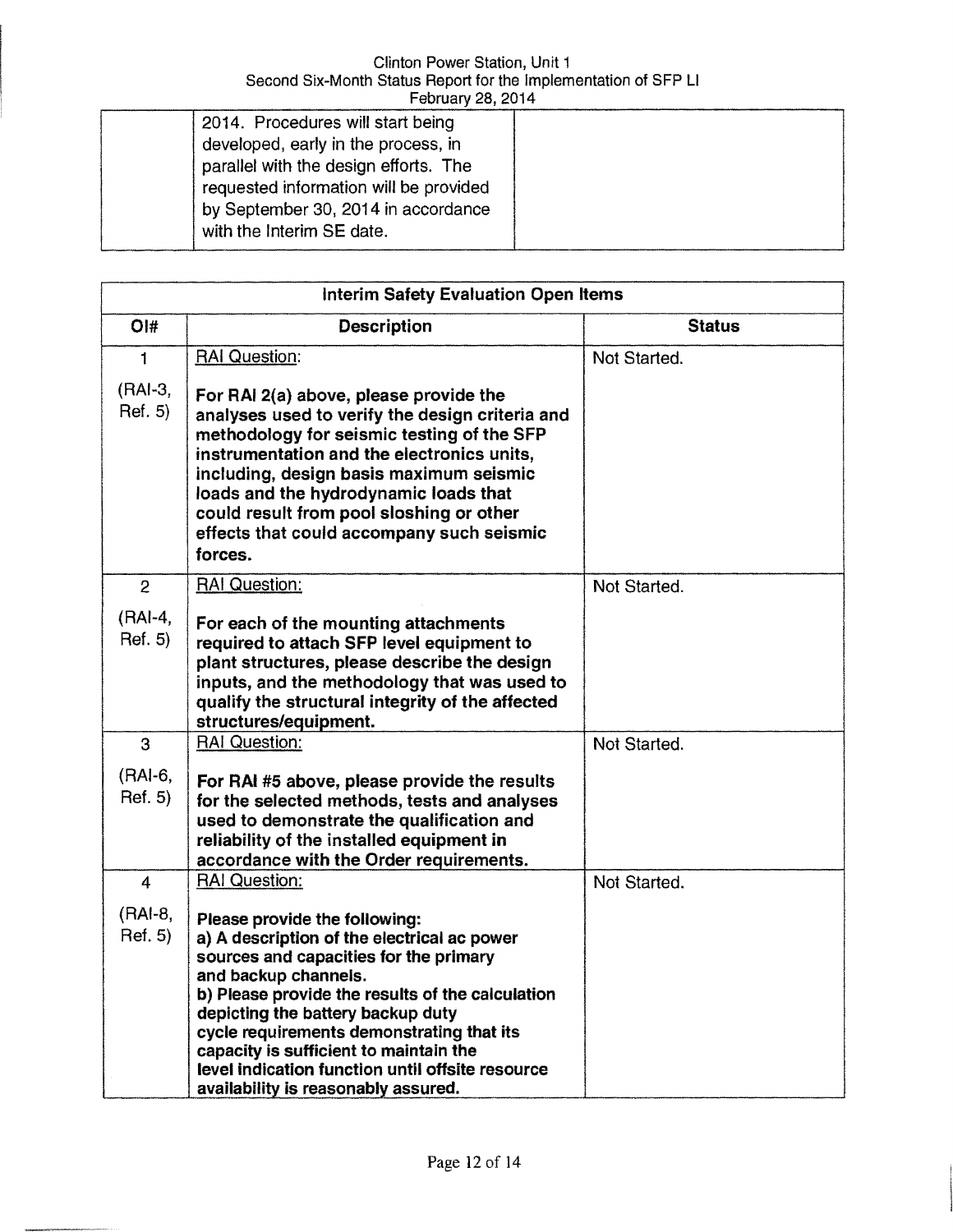Clinton Power Station, Unit 1 Second Six-Month Status Report for the Implementation of SFP Ll February 28, 2014

|                          | $1.001001$ y $-0.011$                                                                                                                                                                                                                                                                                                                                                                                                                                                                                                                                                                                                                                                                                                                                                                                                                                                                                                                                                   |              |
|--------------------------|-------------------------------------------------------------------------------------------------------------------------------------------------------------------------------------------------------------------------------------------------------------------------------------------------------------------------------------------------------------------------------------------------------------------------------------------------------------------------------------------------------------------------------------------------------------------------------------------------------------------------------------------------------------------------------------------------------------------------------------------------------------------------------------------------------------------------------------------------------------------------------------------------------------------------------------------------------------------------|--------------|
| 5<br>(RAI-11,<br>Ref. 5) | <b>RAI Question:</b><br>Please provide the following:<br>a) The specific location for the primary and<br>backup instrument channel display.<br>b) If a display will be located somewhere other<br>than the control room or alternate shutdown<br>panel, please describe the evaluation used to<br>validate that the display location can be<br>accessed without unreasonable delay<br>following a BDB event. Include the time<br>available for personnel to access the display<br>as credited in the evaluation, as well<br>as the actual time (e.g., based on walk-<br>throughs) that it will take for personnel to<br>access the display. Additionally, please<br>include a description of the radiological<br>and environmental conditions on the paths<br>personnel might take. Describe<br>whether the display location remains habitable<br>for radiological, heat and humidity,<br>and other environmental conditions following<br>a BDB event. Describe whether | Not Started. |
|                          | personnel are continuously stationed at the<br>display or monitor the display<br>periodically.                                                                                                                                                                                                                                                                                                                                                                                                                                                                                                                                                                                                                                                                                                                                                                                                                                                                          |              |
| 6<br>(RAI-12,<br>Ref. 5) | <b>RAI Question:</b><br>Please provide a list of the procedures<br>addressing operation (both normal and abnormal<br>response), calibration, test, maintenance, and<br>inspection procedures that will be<br>developed for use of the SFP instrumentation.<br>The licensee is requested to include a<br>brief description of the specific technical<br>objectives to be achieved within each<br>procedure.                                                                                                                                                                                                                                                                                                                                                                                                                                                                                                                                                              | Not Started. |

Note: RAis not included in the Interim Staff Evaluation Open Items Table are duplicate to the RAis in Reference 3 and are listed in the Overall Integrated Plan Open Item Table.

### 7 Potential Draft Safety Evaluation Impacts

There are no potential impacts to the Draft Safety Evaluation identified at this time.

#### 8 References

The following references support the updates to the Overall Integrated Plan described in this enclosure.